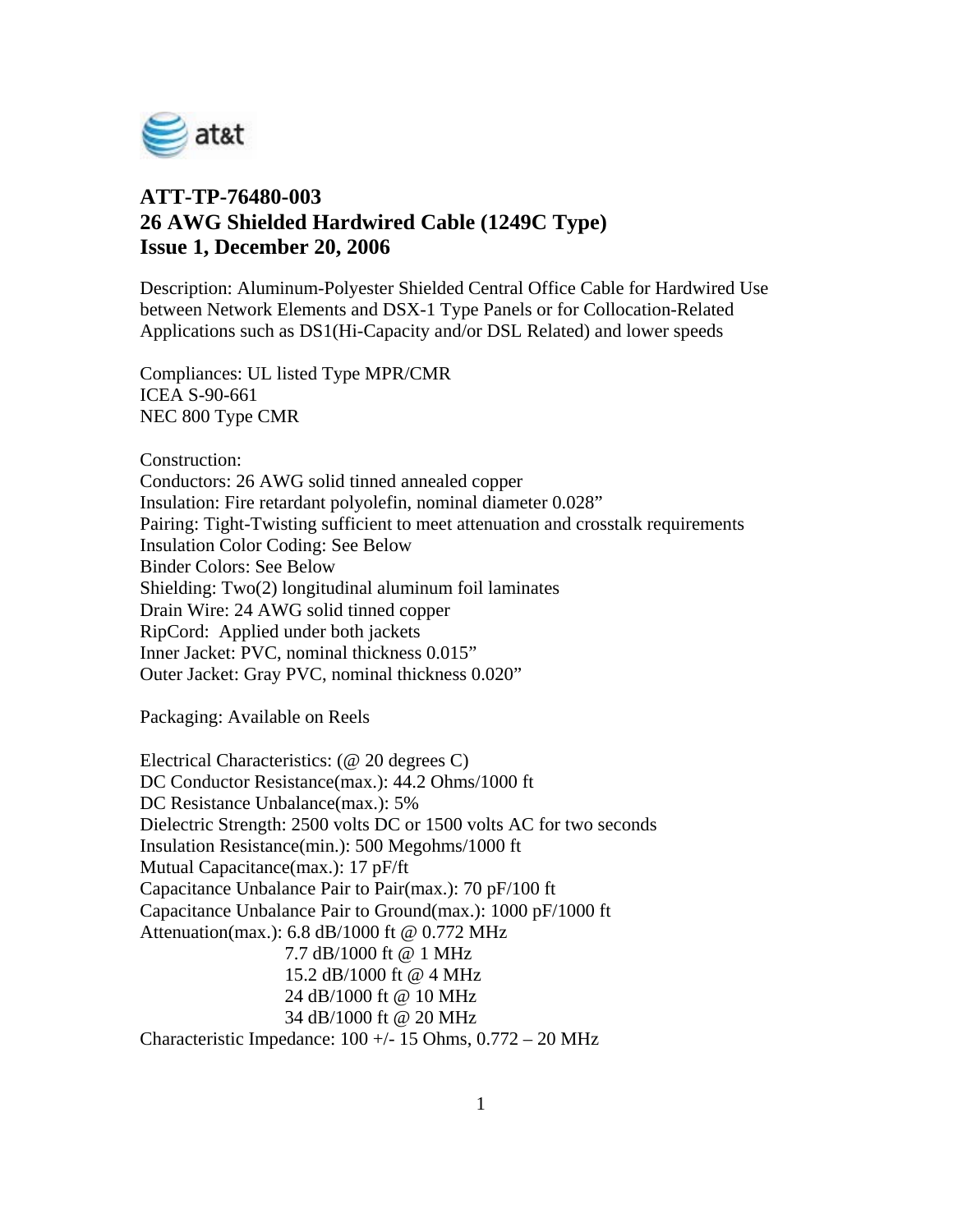## Crosstalk(min.): Near End – 58 dB/1000 ft @ 0.772 MHz 56 dB/1000 ft @ 1 MHz 47 dB/1000 ft @ 4 MHz 41 dB/1000 ft @ 10 MHz 36.5 dB/1000 ft @ 20 MHz

Operating Temperature(max.): 75 degrees C Operating Voltage(max.): 300 VDC

Insulation Color Coding:

| Pair           | <u>Tip</u> | Ring      |
|----------------|------------|-----------|
| $\mathbf{1}$   | WH         | BL        |
| $\overline{c}$ | WH         | <b>OR</b> |
| 3              | WH         | <b>GR</b> |
| $\overline{4}$ | WH         | <b>BR</b> |
| 5              | WH         | SL        |
| 6              | <b>RD</b>  | BL        |
| 7              | <b>RD</b>  | <b>OR</b> |
| 8              | <b>RD</b>  | <b>GR</b> |
| 9              | <b>RD</b>  | <b>BR</b> |
| 10             | <b>RD</b>  | SL        |
| 11             | BK         | <b>BL</b> |
| 12             | BK         | <b>OR</b> |
| 13             | BK         | <b>GR</b> |
| 14             | BK         | <b>BR</b> |
| 15             | BK         | <b>SL</b> |
| 16             | YL         | <b>BL</b> |
| 17             | YL         | <b>OR</b> |
| 18             | <b>YL</b>  | <b>GR</b> |
| 19             | YL         | <b>BR</b> |
| 20             | YL         | SL        |
| 21             | VI         | <b>BL</b> |
| 22             | VI         | <b>OR</b> |
| 23             | VI         | <b>GR</b> |
| 24             | VI         | <b>BR</b> |
| 25             | VI         | SL        |
|                |            |           |